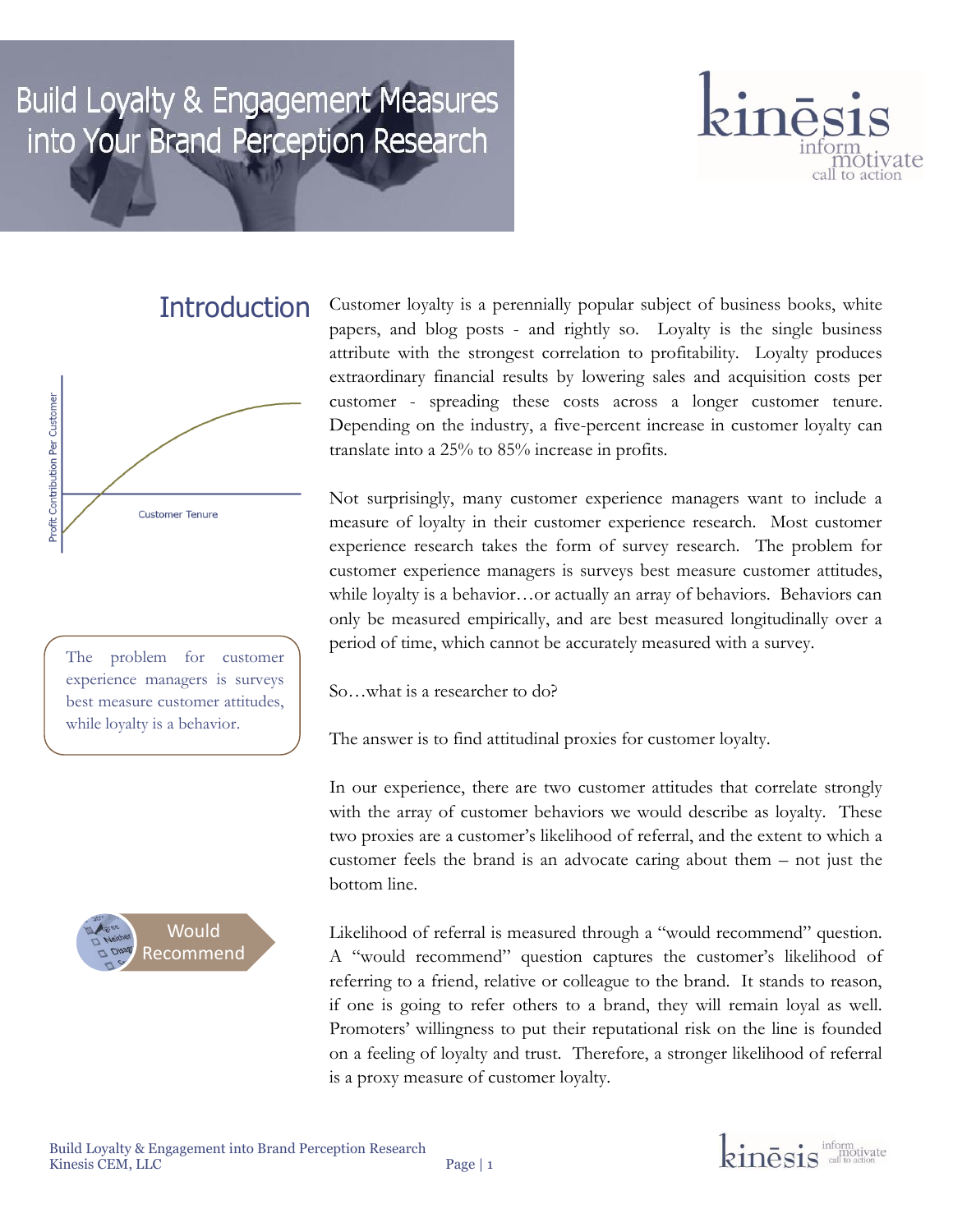Most researchers use the NPS (Net Promoter Score) as a "would recommend" measure. In our experience, NPS, while ubiquitous, is not a panacea as many of its proponents contend. In fact, a number of measures of likelihood of referral will work just fine.

Customer Advocacy

The extent to which a customer feels the brand is an advocate for them is measured through a customer advocacy question. A customer advocacy question asks if the customer agrees with the following statement, "the brand cares about me, not just the bottom line" (obviously we would insert the company name here for the brand). The concept of trust is perhaps more evident in customer advocacy. Customers who agree with this statement trust the brand to do right by them, and not subjugate their best interests to profits. Customers who trust the brand to do the right thing are more likely to remain loyal.

## Insight Beyond **Loyalty**

Unfortunately, it's not uncommon for loyalty surveys (particular those employing the NPS methodology due to the way it was introduced as the "one number you need to know") to only ask the loyalty proxy with little or no other areas of investigation. This is a poor practice from both a customer experience, and ultimately, from an actionable research standpoint.

Customers who choose to participate by clicking on the survey have done so because they want to give you their opinion. They want to participate in the survey, and most likely based on past experience are expecting a multiple question survey. Giving them only one rating scale risks alienating them as they may feel they didn't get an appropriate opportunity to share what's on their mind.

Secondly, a survey asking one question about the customer's likelihood of referring the brand to others can come off as very self-serving in the eyes of some customers. They don't know the purpose of this question. They don't know it is a loyalty proxy intended to help the brand serve them. Lacking this context, they may see this as a self-serving request for referrals and not something that is in their best interest.

From an actionable research design standpoint, a survey instrument consisting of one NPS rating will not yield any insight into how customers feel about the brand. Such research will produce a mean rating and frequency of promoters and detractors, but will lack any context with which to interpret it. As is often the case in customer experience research, context is key. This research lacks context in which to interpret the results. We

From an actionable research design standpoint, a survey instrument consisting of one NPS rating will not yield any insight into how customers feel about the brand.

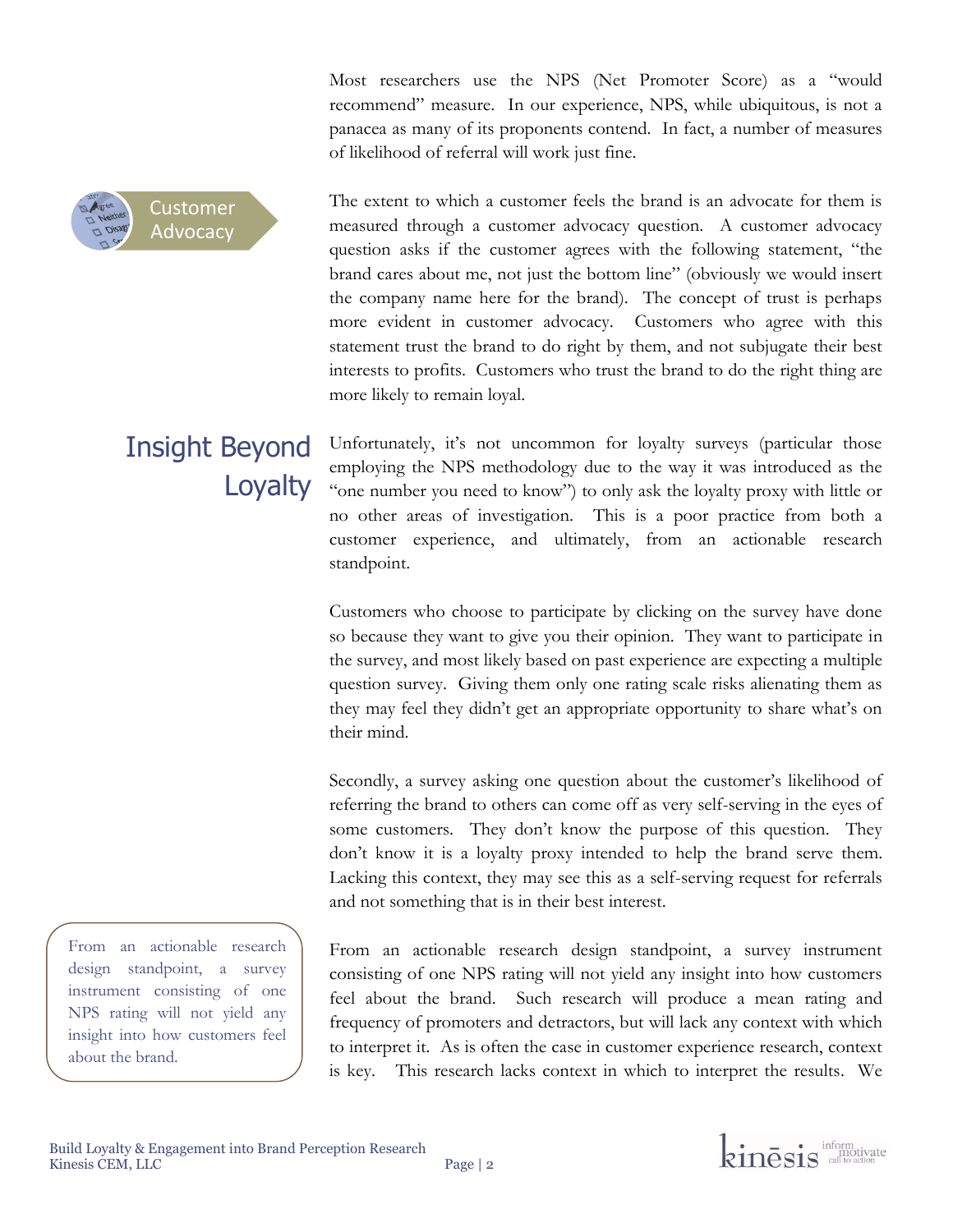simply won't know if the NPS score is good, bad or even how to improve upon it.

While establishing and measuring loyalty proxies, additional areas of investigation should include indentifying and comparing customer impressions of the brand to your desired brand personality, and an evaluation of customer engagement or wallet share.

Establishing and measuring loyalty proxies is important, but this should not be the end of your brand perception research. Brand perception research should produce insight beyond loyalty. This research should identify the extent to which impressions of the brand are aligned with the desired brand image. Additionally, impressions of the brand among the most loyal and engaged customers should be compared to those who are deemed less loyal or engaged. This identifies opportunities for intervention to save customers at risk of defection, and increase engagement of those not fully engaged. Brand perception research should produce insight beyond loyalty.

When measuring brand perception, start by defining the desired brand. Ask yourself: if our brand were a person, what personality characteristics would we want our customers to use when describing us? What adjectives would we want used to describe our brand? Brand Definition

> In addition to defining your brand personality with adjectives, put together a list of statements that you want to describe your brand. For example, you may include statements such as:

- It is easy to do business with us.
- We are knowledgeable.
- Our customers feel we are a trusted friend.
- We care about customers as people, not just the bottom line.
- We are committed to the community.

The importance of defining the brand personality in terms of adjectives and statements will come into play as we write the survey instrument. Both of these features will play a central role in questionnaire construction.

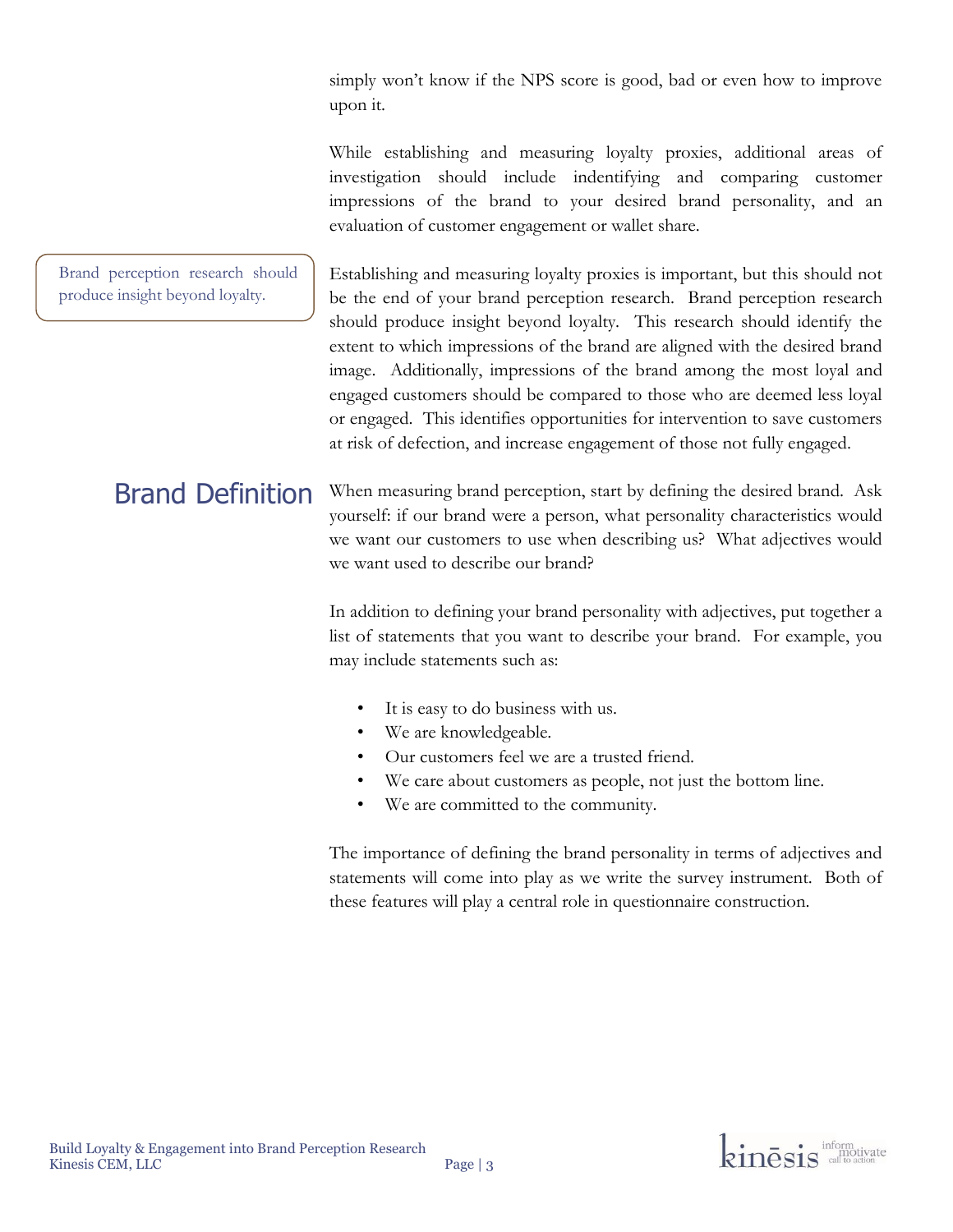### The Survey Instrument





## Identify Attributes with the Most ROI Potential

Those with the largest gaps have the most return on investment potential in terms of improving customer loyalty.

First, the survey instrument should capture unaided top-of-mind perceptions of the brand. This is the first thing that comes to mind about the brand. This is captured first to avoid introducing bias into the research, avoiding the risk of customers being biased based on previous questions as well as their responses to those questions.

Unaided top-of-mind impressions can be captured in many ways. Kinēsis prefers a simple approach, where we ask the customer for a one-word description of the brand. This will produce a list of adjectives which can be quantified by their frequency to determine the extent to which customers top-of-mind impressions match the desired brand image.

Once we have defined top-of-mind impressions of the brand, Kinēsis prefers comparing brand perception to your desired brand identity. We present customers with the list of brand personality adjectives and ask them which of these adjectives they use to describe the brand. This is aided impressions, not top of mind.

Additionally, ask your customers to what extent they agree with each of the brand personality statements (the statements listed above) as part of your brand definition. As with the list of adjectives, this holds a mirror up to the desired image and measures the extent to which customers agree that the brand is perceived in the manner consistent with the desired personality.

These brand perception statements are valuable. Their value goes beyond evaluating if the brand's perceived image matches the desired image. In conjunction with the "would recommend" and "customer advocacy" loyalty proxies, they provide road maps to identify which brand personality attributes will yield the most return on investment in terms of improving customer loyalty. This valuable insight is achieved with a cross-tabulation of agreement with these statements by each customer loyalty segment. As an example, comparing agreement with these statement from customers identified as promoters to customers identified as detractors reveals the attributes with the largest gap between these two segments. Those with the largest gaps have the most return on investment potential in terms of improving customer loyalty.

A similar process of cross-tabulation with the customer engagement proxies will identify those attributes which will yield the most return on investment in terms of driving customer engagement.

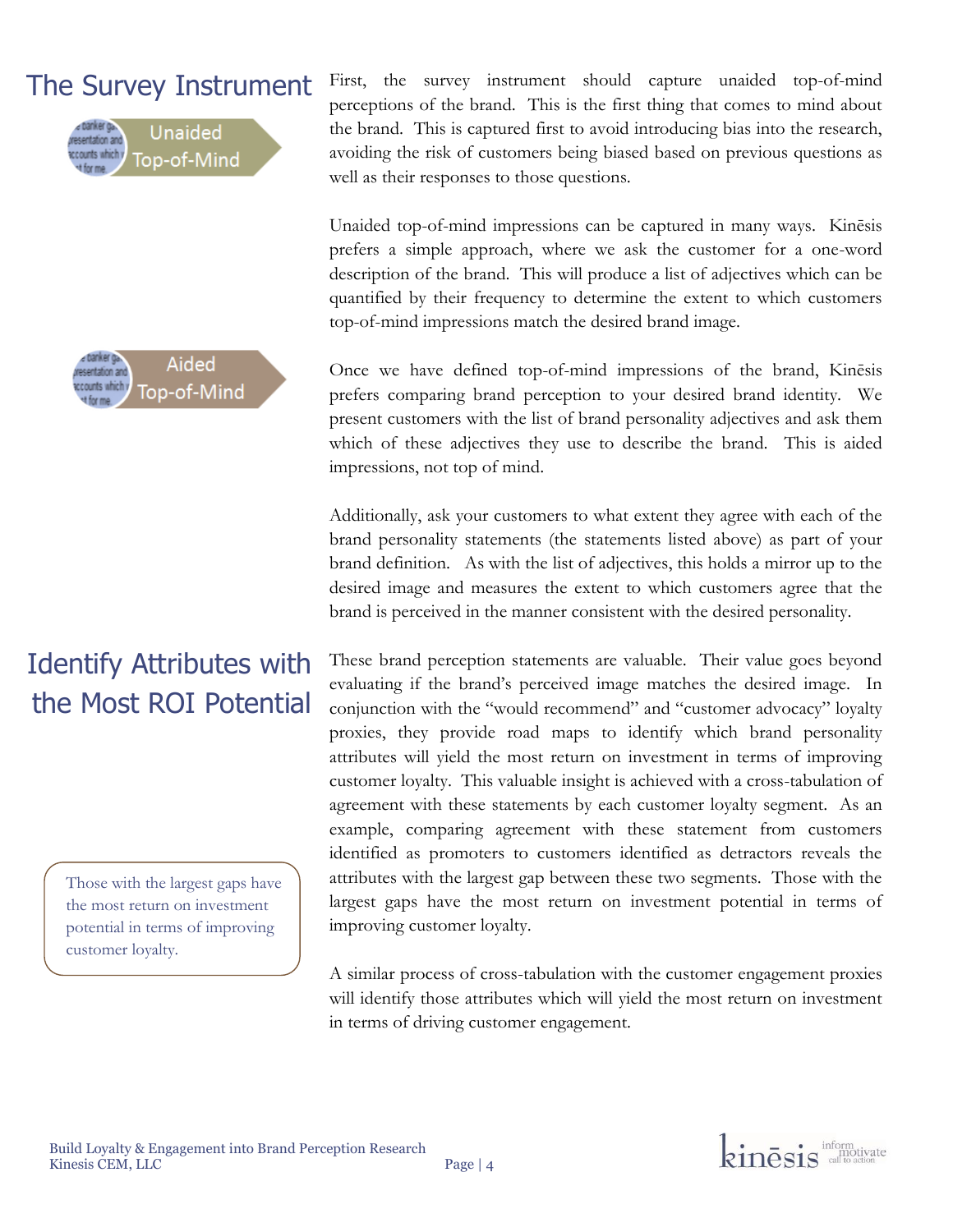## Comparison to **Competitors**

How your actual brand image compares to your goal image is the first part of the effort. But the value of this research doesn't need to stop there. The next step is to maximize the value of the research by making comparisons to your competitors.

There are many ways to get a comparison to competitors. Perhaps the simplest way to make meaningful comparisons to competitors is to present customers with a series of statements and ask them to compare your brand to your competitors across these statements. The content of these statements should explore the 4-P's of marketing (product, promotion, place and price).

The statements you present to customers should be customized around your industry and business objectives, but they may look something like the following:

- Their products and services are competitive.
- They are more customer-centric
- They have lower fees
- They have better service
- They offer better technology
- They are more nimble and flexible
- They are more innovative

These comparisons, like the brand perception statements, can be used to identify the service attributes which have the most potential to generate return on investment in terms of driving loyalty by cross tabulating the results by whatever loyalty proxy you use. If, for example, significant differences exist for "better technology" among promoters compared to detractors then we can conclude investments in technology may yield a return in terms of driving customer loyalty.

The final area of inquiry in brand research is to determine if the customer considers you or another brand their primary provider. This is easily achieved by presenting the customer with a list of providers, including yourself, and asking them which of these they consider their primary provider.

Now, taking the industry comparisons we captured in the previous section, we can tie these comparisons to the customer selection of a primary provider. This is best accomplished by using the same list of competitor comparison statements above, and asking which of these statements are the reasons they consider their selection to be the primary provider.

These comparisons can be used to identify the service attributes which have the most potential to generate return on investment in terms of driving loyalty.

### Primary Provider